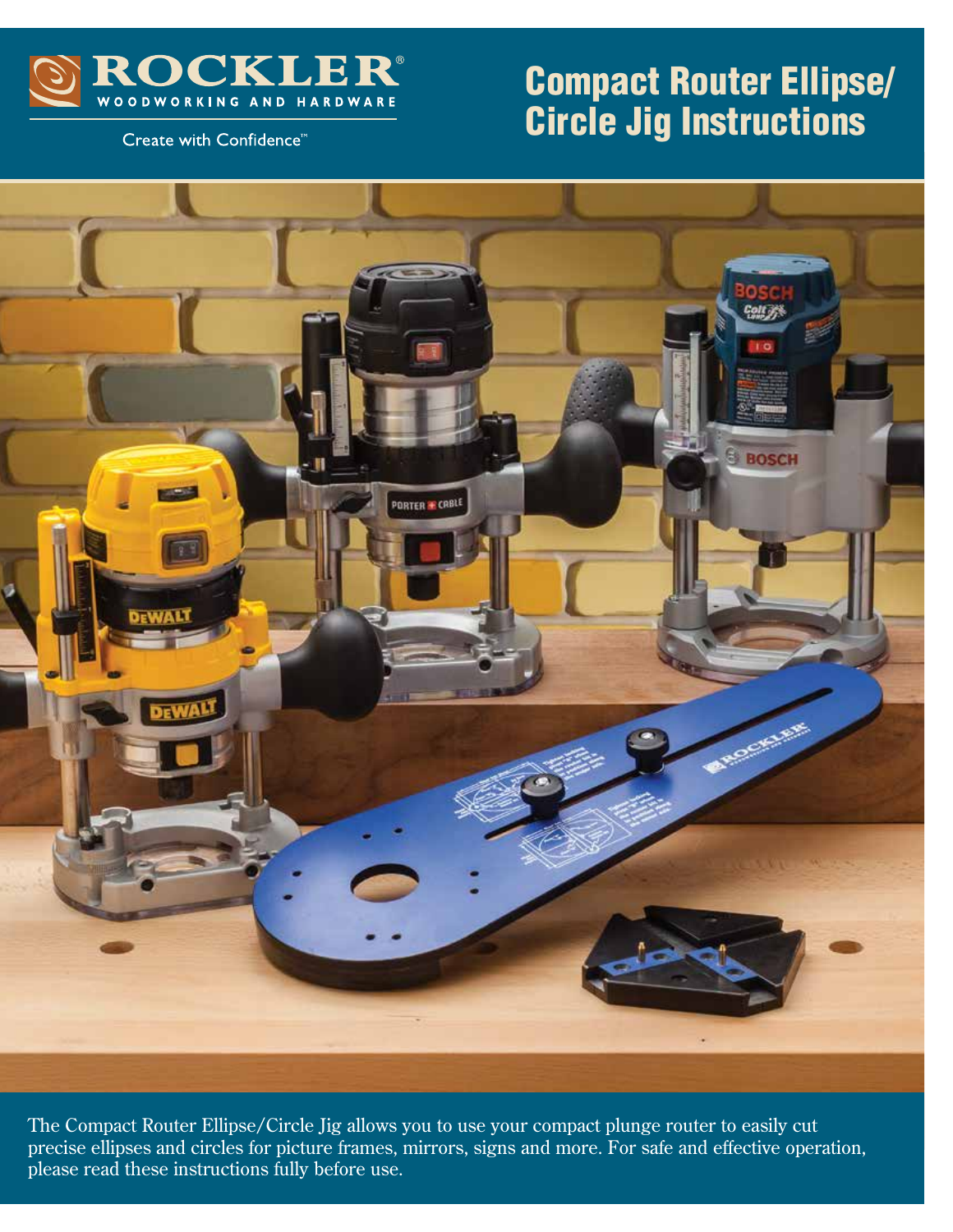## **GENERAL SAFETY WARNINGS**

This tool is designed for specific applications as defined in the instructions and should not be modified and/or used for any other applications. Before using the Compact Router Ellipse/Circle Jig read, understand and follow all instructions and safety information provided. **KEEP THESE INSTRUCTIONS**.

- **>** For any tool that is used in conjunction with this product always read, understand and follow the instructions and safety warnings for that tool.
- **>** Before using this product, review and verify that all tools used with it are in proper working order as defined by the tool's owner's manual.
- **>** All safety equipment must be installed and working properly as defined by the tool's owner's manual.
- **>** Do not use this product until you have read the provided instructions and warnings and are confident you understand them.

**>** Always wear safety glasses in compliance with ANSI safety standards and hearing protection and follow all standard shop safety practices including:

- **•** Keep your work area well lit and clean.
- **•** Use dust collection tools and dust face masks to reduce exposure to dust.
- **•** Use accessory safety equipment such as feather boards, push sticks, and push blocks whenever appropriate.
- **•** Do not use power tools in explosive environments, e.g. in the presence of flammable liquids, fumes or dust.
- **•** Keep children and bystanders away while operating your tools.
- **•** Maintain proper footing at all times and do not overreach.
- **•** Do not force the tool.
- **•** Unplug all power tools before making any adjustments or changing accessories.
- **>** Remain alert and use good judgment when using this tool. Do not use this tool if you are in any way impaired by medications, alcohol, drugs or fatigue.
- **>** Dress appropriately and remove all jewelry, secure loose clothing and tie up long hair before using this tool.
- **>** It is the sole responsibility of the purchaser of this tool to ensure that any third party reads and agrees to all the safety precautions outlined in this manual prior to using the tool.
- **>** Maintain these instructions and warnings as long as you own the tool. Keep in a place where they will be readily available for reference.
- > The user assumes all risk for the proper use of this tool and for ensuring product suitability for intended application.
- **>** These warnings and instructions do not represent the total of all information available regarding tool safety, use and technique. Always seek out opportunities to learn more and improve your skills and knowledge.

# **SPECIFIC SAFETY WARNINGS**

- **>** Your router must be unplugged while attaching the Ellipse/Circle Jig and while making any adjustments.
- **>** Properly secure your workpiece before attempting to make a cut.
- **>** Do not attempt to make the full depth of cut in one pass. Make several passes removing small increments of material each time.
- **>** Maintain awareness of the router bit at all times while cutting.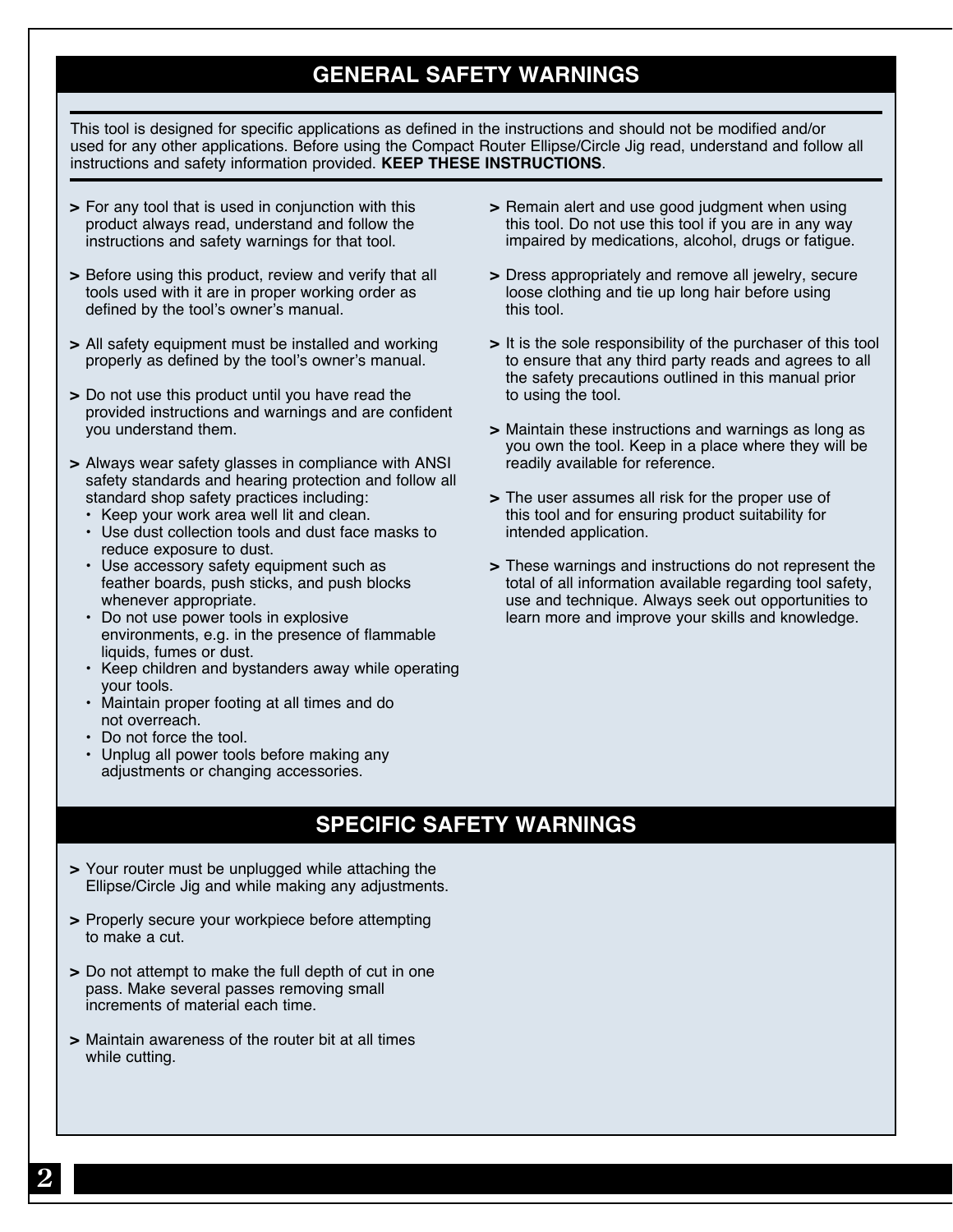

| <b>PARTS LIST - COMPACT ROUTER ELLIPSE/CIRCLE JIG</b> | <b>Quantity</b> |
|-------------------------------------------------------|-----------------|
| Jig Arm                                               |                 |
| 2 Jig Base                                            |                 |
| <b>3</b> Dovetail Key                                 | 2               |
| 4 5/16-18 x 1" Knobs                                  | 2               |
| 5 5/16" Washers                                       | 2               |
| 6 5/16-18 x 1" T-Bolts                                | $\mathcal{P}$   |
| 7 #6 Wood Screws                                      | 4               |
| 8 10mm Machine Pan Head Screws                        | 4               |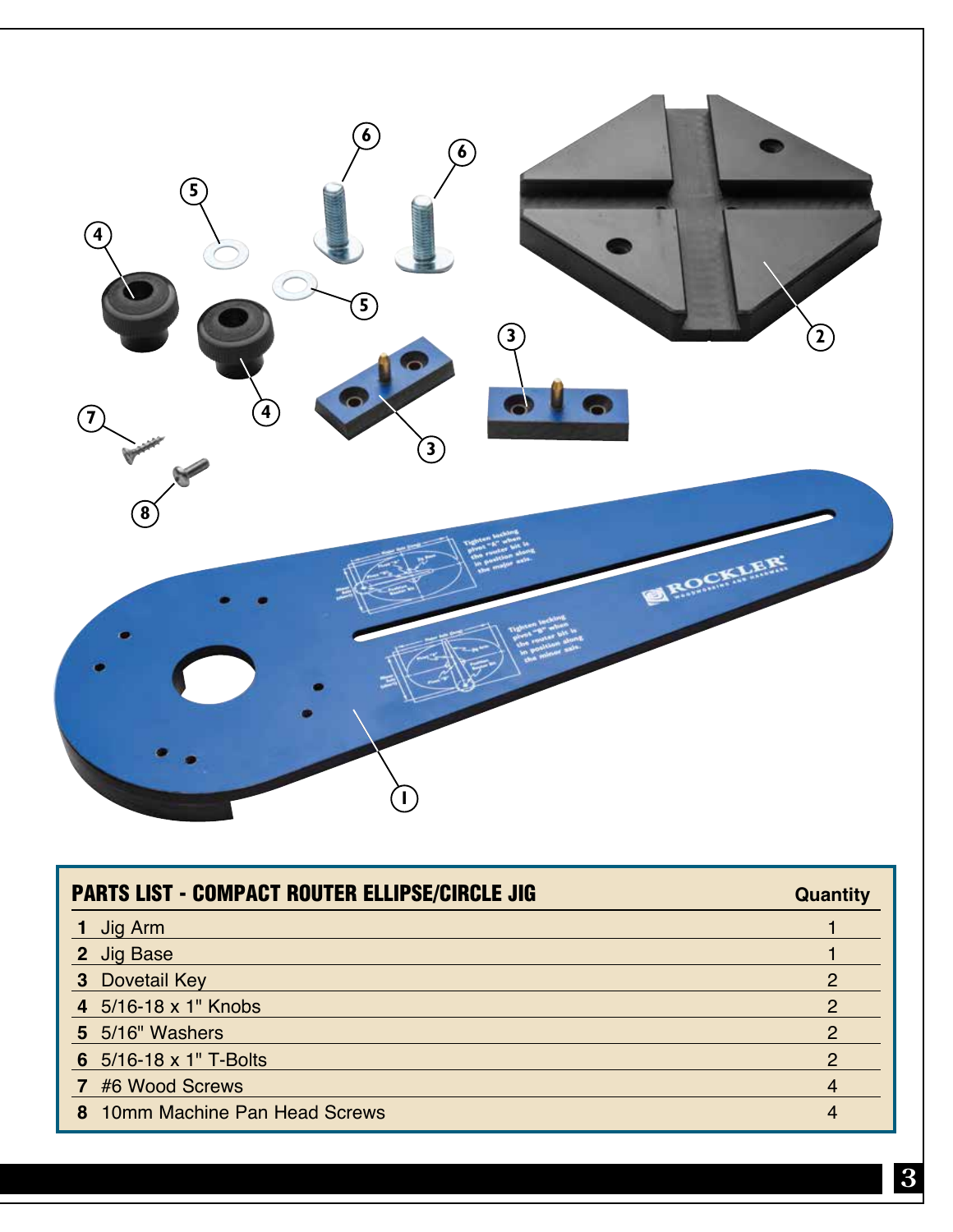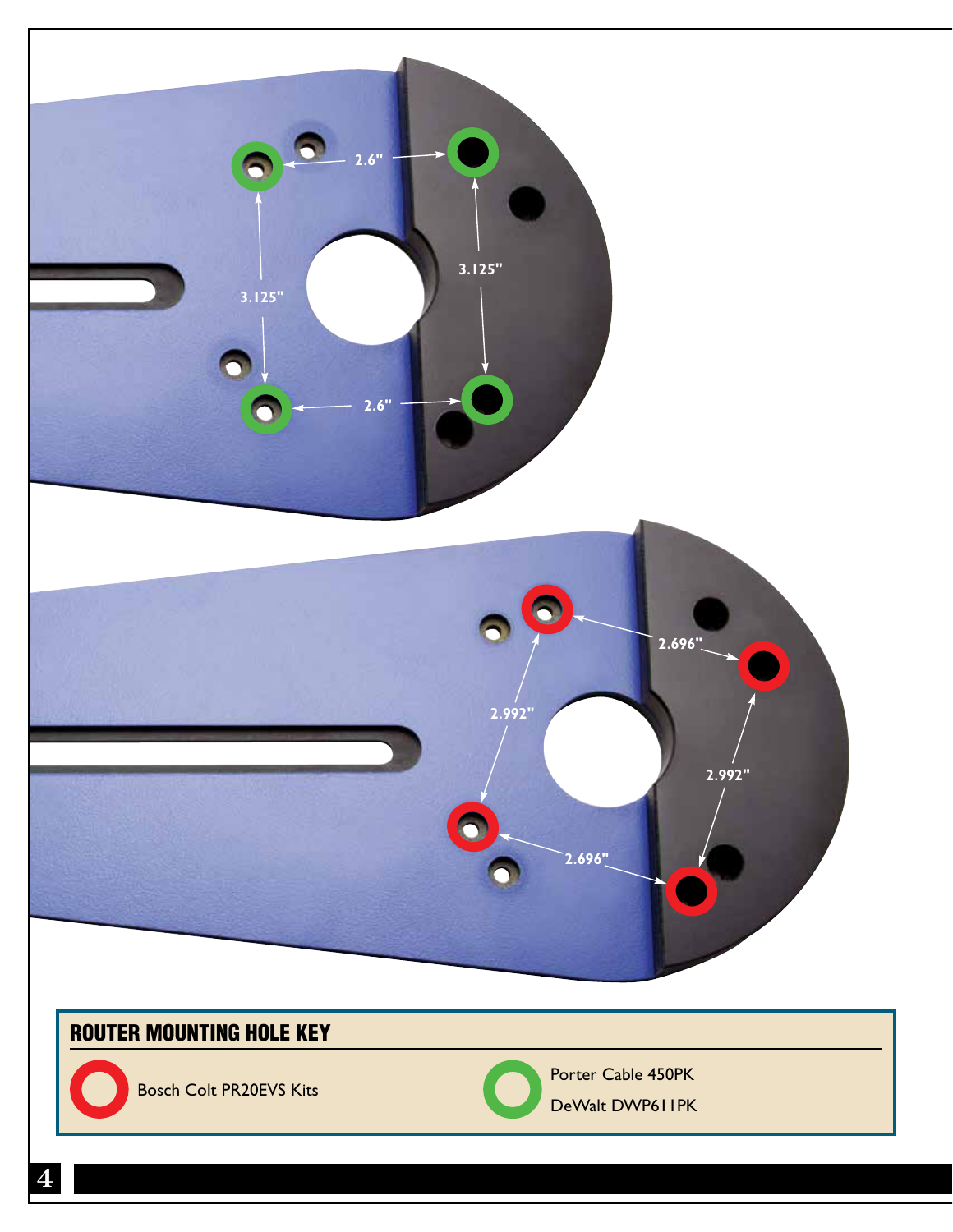



#### **Jig and Workpiece Setup**

Recommended maximum material thickness (for through routing) is 1/2".

- **1.** Attach your compact plunge router to the Jig Arm (1) with the included 10mm Pan-Head Machine Screws (8) and install the desired bit. **Note:** We recommend using a 1/4" diameter spiral up-cut bit (82652, sold separately).
- **2.** Set up your workpiece on a solid, stable surface.
- **3.** If making through cuts, elevate your workpiece to prevent damage to the surface underneath. Secure the workpiece to a sacrificial board, or use spacers to hold and support the workpiece, including any sections that will be cut free. Make sure that all parts of the workpiece will remain stationary during cuts to avoid potentially dangerous and damaging shifts, and position any spacers out of the path of the cutter.

#### **Routing an Ellipse**

- **1.** Mark a center point on your workpiece. Lay out the major (long) and minor (short) axes of your ellipse so that they're perpendicular and intersect at the center point. The major axis can be a maximum of 24" long and a minimum of 11". The minor axis can be a maximum of 19" long and a minimum of 6". (The maximum difference in length between the major and minor axes is 5".) **Fig. 1.**
- **2.** Use the scribe lines machined into the Jig Base to center it on the intersection of the major and minor axes. Secure the Jig Base (2) to the workpiece with the included #6 Wood Screws (7). **Fig. 2.**



**Fig. 2**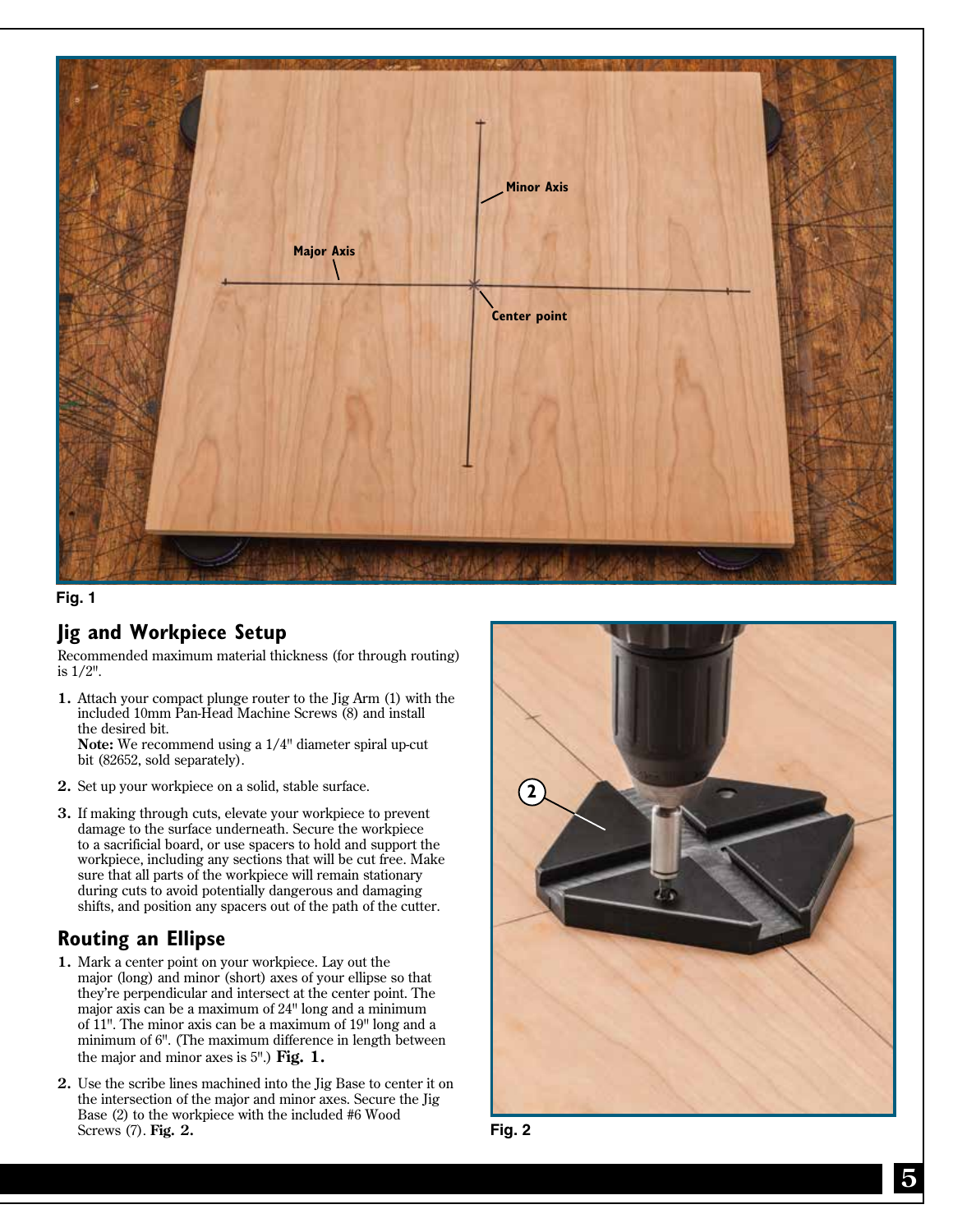

**Fig. 3 - Router removed for clarity**

- **3.** Insert a Dovetailed Key (3) into each channel in the Jig Base (2). Center one (hereafter referred to as "Dovetail Key A") along the minor axis.
- **4.** Loosen the two Locking Pivots on the Jig Arm (1) and position them so they mount on the pins in the Dovetailed Keys (3). **Fig. 3. Note:** The Locking Pivot closest to the router must be

mounted on "Dovetail Key B" (along the major axis).

- **5.** Rotate the Jig Arm (1) so it's aligned with the major axis, and adjust it in or out until the bit is positioned as desired to make the cut. Tighten the Locking Pivot on Dovetail Key A. **Fig. 4.**
- **6.** Rotate the Jig Arm (1) so it's aligned with the minor axis, and adjust it in or out until the bit is positioned as desired to make the cut. Tighten the Locking Pivot on Dovetail Key B. **Fig. 5. Note:** The maximum distance between Locking Pivots A and B is  $2\frac{1}{2}$ ".
- **7.** With the router off, rotate the Jig Arm (1) through the full range of cut. You want to ensure that the dovetail keys will move smoothly, as well as verify the ellipse pattern and proper placement of any spacers/supports. Then make the cut. **Note:** Don't try to cut to full depth in one pass. Make several passes, increasing the depth of cut with each pass.

### **Routing a Circle**

**1.** Mark a center point on your workpiece and lay out the perpendicular axes.



**Fig. 4 - Router removed for clarity**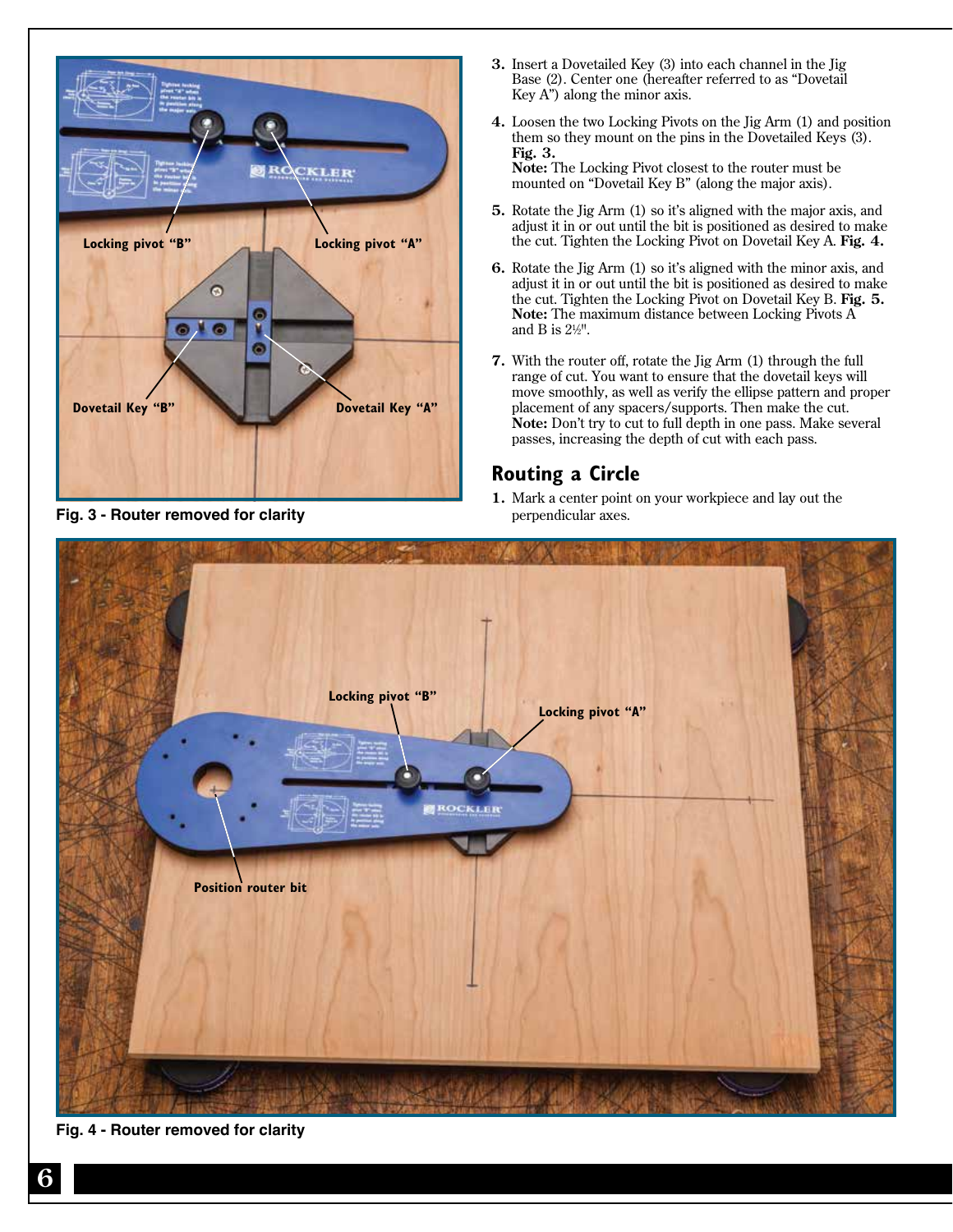- **2.** Use the scribe lines machined into the Jig Base (2) to center it on the intersection of the axes. Secure the Jig Base (2) to the workpiece with the included #6 Wood Screws (7).
- **3.** Remove one of the Locking Pivots from the Jig Arm (1) and one of the dovetail keys (3) from the Jig Base (2).
- **4.** Make sure the remaining Dovetail Key (3) is in the channel that has the two holes near the center. Align the holes in the Dovetail Key (3) with the holes in the Jig Base (2) and secure with two of the included #6 Wood Screws (7). **Fig. 6.**
- **5.** Loosen the Locking Pivot on the Jig Arm (1) and position it so it mounts on the pin in the Dovetailed Key (3).
- **6.** Adjust the Jig Arm (1) in or out until the bit is positioned as desired to make the cut. Tighten the Locking Pivot.
- **7.** With the router off, , rotate the Jig Arm (1) through the full range of cut. You want to ensure that the Jig Arm will move smoothly, as well as verify the circle pattern and proper placement of any spacers/supports. Then make the cut. **Note:** Don't try to cut to full depth in one pass. Make several passes, increasing the depth of cut with each.

Check Rockler.com for updates. If you have further questions, please contact our Technical Support Department at 1-800-260-9663 or support@rockler.com



**Fig. 6**



**Fig. 5 - Router removed for clarity**